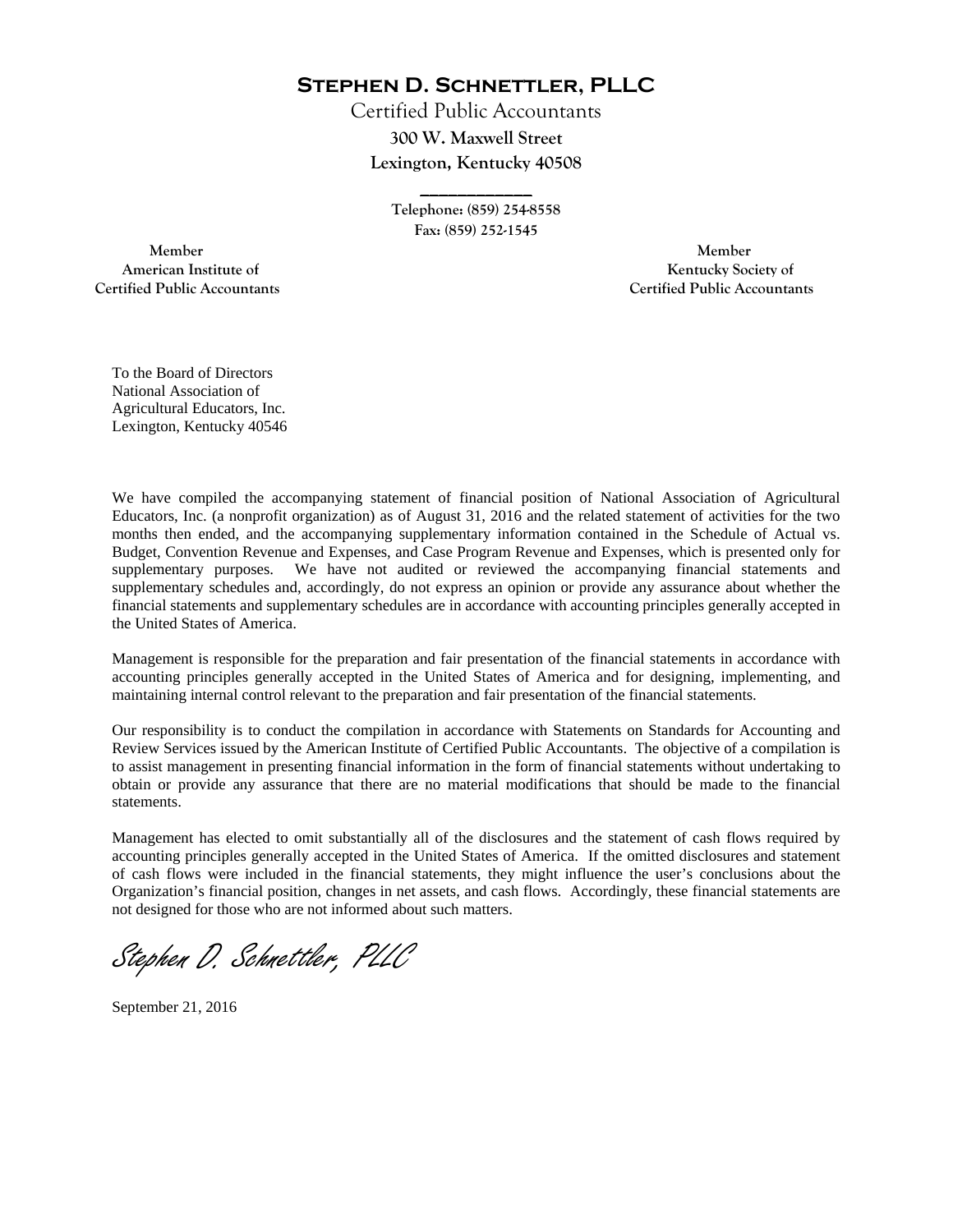# NATIONAL ASSOCIATION OF AGRICULTURAL EDUCATORS, INC. **Statement of Financial Position** August 31, 2016

| <b>ASSETS</b>                         |                 |
|---------------------------------------|-----------------|
| Cash on deposit                       | \$<br>467,809   |
| Investments - operating fund          | 626,277         |
| Investments - life membership fund    | 212,053         |
| Accounts receivable                   | 614,518         |
| Inventory                             | 5,000           |
| Prepaid expenses                      | 82,487          |
| Property and equipment - CASE         | 532             |
| Property and equipment                | 11,759          |
| <b>TOTAL ASSETS</b>                   | \$<br>2,020,435 |
| <b>LIABILITIES AND NET ASSETS</b>     |                 |
| <b>LIABILITIES</b>                    |                 |
| Accounts payable                      | \$<br>316,304   |
| Accrued leave payable                 | 41,327          |
| Other current liabilities             | 8,511           |
| <b>TOTAL LIABILITIES</b>              | 366,142         |
| <b>NET ASSETS</b>                     |                 |
| Unrestricted net assets:              |                 |
| Current operation                     | 829,561         |
| Board designated for special purposes | 208,415         |
| Temporarily restricted net assets     | 1,020           |
| <b>CASE Project</b>                   | 615,297         |
| <b>TOTAL NET ASSETS</b>               | 1,654,293       |
| TOTAL LIABILITIES AND NET ASSETS      | \$<br>2,020,435 |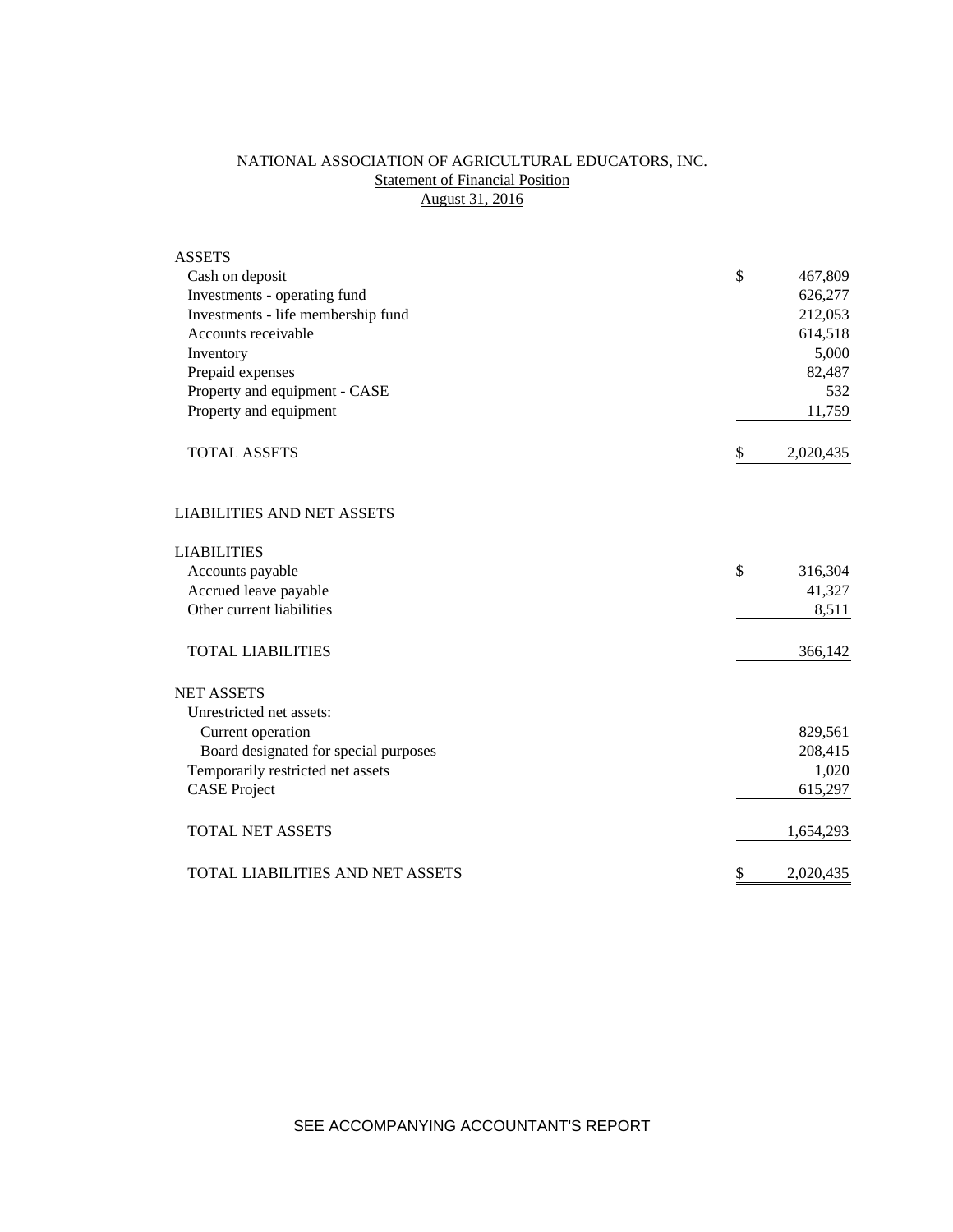#### NATIONAL ASSOCIATION OF AGRICULTURAL EDUCATORS, INC. **Statement of Activities** For the Two Months ended August 31, 2016

|                                       |    | Current<br>Operations |    | Board<br>Designated | Temporarily<br>Restricted |       |    | CASE<br>Project | Total           |
|---------------------------------------|----|-----------------------|----|---------------------|---------------------------|-------|----|-----------------|-----------------|
| Revenue, Gains and Losses             |    |                       |    |                     |                           |       |    |                 |                 |
| Membership dues                       | \$ | 13,590                | \$ |                     | \$                        |       | \$ |                 | \$<br>13,590    |
| Convention registration               |    |                       |    |                     |                           |       |    |                 |                 |
| Sponsorship and awards                |    |                       |    |                     |                           |       |    |                 |                 |
| Merchandise sales                     |    | 1,370                 |    |                     |                           |       |    |                 | 1,370           |
| Contributions                         |    |                       |    |                     |                           | 50    |    |                 | 50              |
| Management fees                       |    |                       |    |                     |                           |       |    |                 |                 |
| Net realized and unrealized           |    |                       |    |                     |                           |       |    |                 |                 |
| gains (losses) on securities          |    | 36,584                |    |                     |                           |       |    |                 | 36,584          |
| Interest and dividends                |    | 931                   |    |                     |                           |       |    |                 | 931             |
| FFA Foundation projects               |    |                       |    |                     |                           |       |    |                 |                 |
| CASE Program income                   |    |                       |    |                     |                           |       |    | 571,504         | 571,504         |
| Other income                          |    | 5,898                 |    |                     |                           |       |    |                 | 5,898           |
| Total Revenue, Gaines and Losses      |    | 58,373                |    |                     |                           | 50    |    | 571,504         | 629,927         |
| Net Assets Released from Restrictions |    |                       |    |                     |                           |       |    |                 |                 |
| Total Revenue, Gains and Losses       |    |                       |    |                     |                           |       |    |                 |                 |
| and Reclassifications                 |    | 58,373                |    |                     |                           | 50    |    | 571,504         | 629,927         |
| Expenses                              |    |                       |    |                     |                           |       |    |                 |                 |
| General expenses                      |    | 269,108               |    |                     |                           |       |    |                 | 269,108         |
| FFA Foundation projects               |    | 2,525                 |    |                     |                           |       |    |                 | 2,525           |
| <b>CASE</b> Program expenses          |    | $\overline{a}$        |    |                     |                           |       |    | 458,002         | 458,002         |
| Convention expenses                   |    | 3,718                 |    |                     |                           |       |    |                 | 3,718           |
| Total expenses                        |    | 275,351               |    |                     |                           |       |    | 458,002         | 733,353         |
| INCREASE (DECREASE) IN NET ASSETS     |    | (216,978)             |    |                     |                           | 50    |    | 113,502         | (103, 426)      |
| NET ASSETS AT BEGINNING OF PERIOD     |    | 1,046,539             |    | 208,415             |                           | 970   |    | 501,795         | 1,757,719       |
| NET ASSETS AT END OF PERIOD           | \$ | 829,561               | \$ | 208,415             | \$                        | 1.020 | \$ | 615,297         | \$<br>1,654,293 |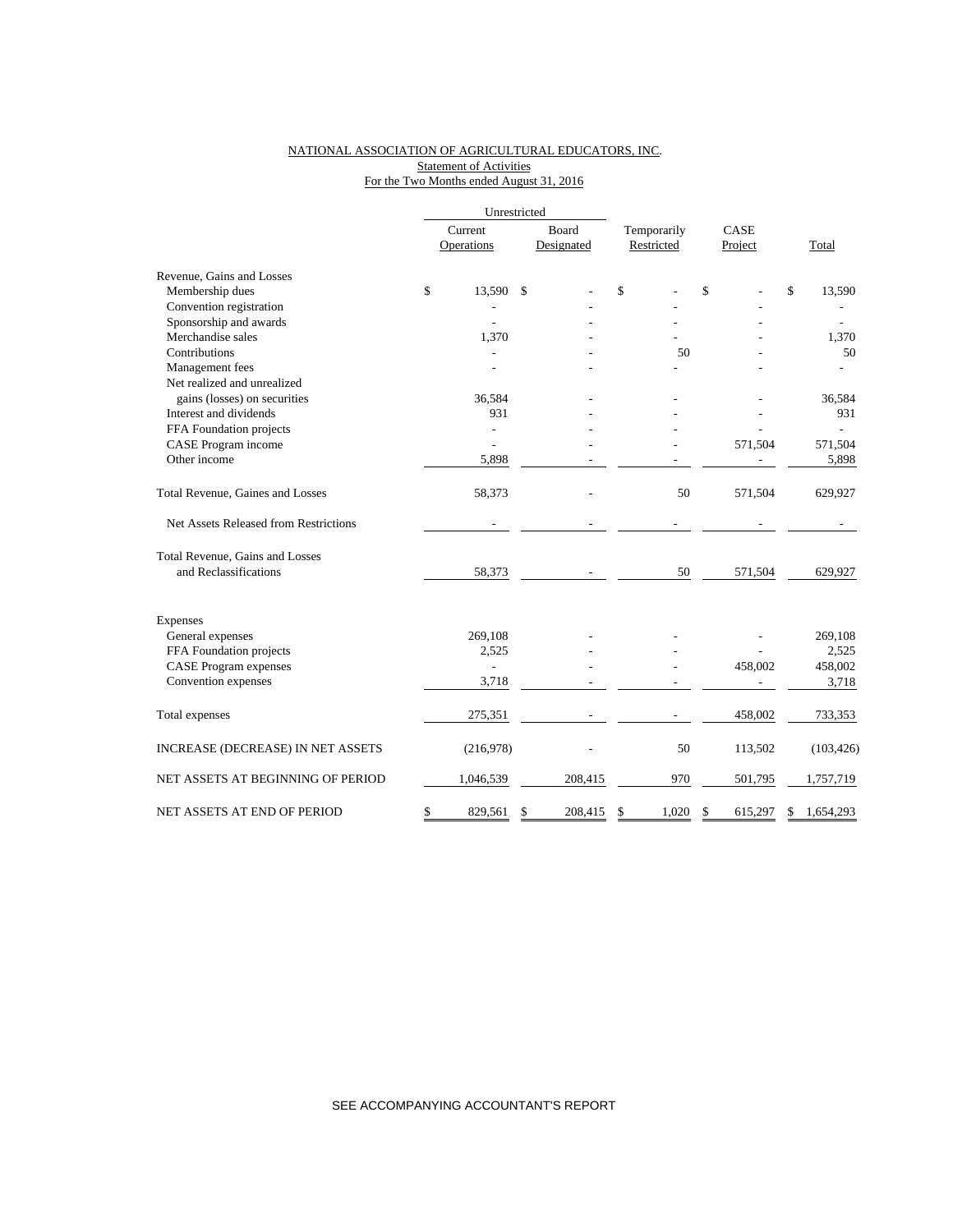## NATIONAL ASSOCIATION OF AGRICULTURAL EDUCATORS, INC. Schedule of Actual vs. Budget

|  |  | For the Two Months Ended August 31, 2016 |  |  |
|--|--|------------------------------------------|--|--|
|  |  |                                          |  |  |

|                                                       |    | <b>MONTH</b><br><b>ACTUAL</b> |     | <b>MONTH</b><br><b>BUDGET</b> |     | <b>MONTH</b><br><b><i>SVARIANCE</i></b> |  | YEAR TO DATE<br><b>ACTUAL</b> |  | <b>YEAR</b><br><b>BUDGET</b> | <b>YEAR</b><br><b>SVARIANCE</b> |             |
|-------------------------------------------------------|----|-------------------------------|-----|-------------------------------|-----|-----------------------------------------|--|-------------------------------|--|------------------------------|---------------------------------|-------------|
| <b>REVENUE</b>                                        |    |                               |     |                               |     |                                         |  |                               |  |                              |                                 |             |
| Member dues                                           | \$ | 9,800                         | -\$ | 32,907                        | -\$ | $(23,107)$ \$                           |  | $11,340$ \$                   |  | 394,880                      | -S                              | (383, 540)  |
| Corporate membership dues                             |    | 1,500                         |     | 2,563                         |     | (1,063)                                 |  | 2,250                         |  | 30,750                       |                                 | (28,500)    |
| Delmar scholarships                                   |    | ä,                            |     | 625                           |     | (625)                                   |  | $\sim$                        |  | 7,500                        |                                 | (7,500)     |
| Foundation management fees                            |    |                               |     | 7,917                         |     | (7, 917)                                |  |                               |  | 95,000                       |                                 | (95,000)    |
| Interest and dividends                                |    | 313                           |     | 2,917                         |     | (2,604)                                 |  | 600                           |  | 35,000                       |                                 | (34, 400)   |
| Net realized and unrealized                           |    |                               |     |                               |     |                                         |  |                               |  |                              |                                 |             |
| gains (losses) on securities                          |    | 5,879                         |     | $\blacksquare$                |     | 5,879                                   |  | 36,584                        |  |                              |                                 | 36,584      |
| Merchandise sales                                     |    | 16                            |     | 833                           |     | (817)                                   |  | 1,370                         |  | 10,000                       |                                 | (8,630)     |
| Investment income. Life Fund                          |    | 173                           |     | 917                           |     | (744)                                   |  | 331                           |  | 11,000                       |                                 | (10, 669)   |
| Contributions, Legislative Fund                       |    | ÷,                            |     | $\blacksquare$                |     | $\omega$                                |  | 50                            |  |                              |                                 | 50          |
| Miscellaneous income                                  |    | $\overline{a}$                |     | 833                           |     | (833)                                   |  | $\sim$                        |  | 10,000                       |                                 | (10,000)    |
| Scholarship raffle proceeds                           |    | $\blacksquare$                |     | 125                           |     | (125)                                   |  | ÷,                            |  | 1,500                        |                                 | (1,500)     |
| National Teach Ag Campaign                            |    | L.                            |     | 37,500                        |     | (37,500)                                |  | $\sim$                        |  | 450,000                      |                                 | (450,000)   |
| Teacher crisis fund                                   |    | 3,544                         |     | $\blacksquare$                |     | 3,544                                   |  | 4,213                         |  |                              |                                 | 4,213       |
| <b>BFRDP</b> Grant                                    |    | $\blacksquare$                |     | $\sim$                        |     | $\blacksquare$                          |  | $\blacksquare$                |  |                              |                                 | $\omega$    |
| AEM business manager stipend                          |    |                               |     | 333                           |     | (333)                                   |  | ÷,                            |  | 4,000                        |                                 | (4,000)     |
| CASE management fee                                   |    | $\overline{a}$                |     | 2,000                         |     | (2,000)                                 |  | ÷.                            |  | 24,000                       |                                 | (24,000)    |
| Council MMM management fee                            |    | ä,                            |     | 417                           |     | (417)                                   |  | $\overline{\phantom{a}}$      |  | 5,000                        |                                 | (5,000)     |
| Teach AG non-foundation revenue                       |    | 785                           |     | $\overline{\phantom{a}}$      |     | 785                                     |  | 785                           |  | $\overline{\phantom{a}}$     |                                 | 785         |
| FFA Foundation project - TTTK                         |    | ä,                            |     | 3,875                         |     | (3,875)                                 |  | $\blacksquare$                |  | 46,500                       |                                 | (46,500)    |
| FFA Foundation project - OPAP                         |    |                               |     | 917                           |     | (917)                                   |  | ÷.                            |  | 11,000                       |                                 | (11,000)    |
| FFA Foundation project - OMSP                         |    |                               |     | 917                           |     | (917)                                   |  | ÷,                            |  | 11,000                       |                                 | (11,000)    |
| FFA Foundation project - OT                           |    |                               |     | 917                           |     | (917)                                   |  | $\sim$                        |  | 11,000                       |                                 | (11,000)    |
| FFA Foundation project - OYM                          |    |                               |     | 917                           |     | (917)                                   |  | $\sim$                        |  | 11,000                       |                                 | (11,000)    |
| FFA Foundation project - Lifetime Achievement         |    |                               |     | 208                           |     | (208)                                   |  | $\overline{a}$                |  | 2,500                        |                                 | (2,500)     |
| FFA Foundation project - Outstanding Service Citation |    |                               |     | ÷,                            |     | ä,                                      |  | ÷,                            |  |                              |                                 | ÷,          |
| FFA Foundation teacher workshop                       |    |                               |     | 1,667                         |     | (1,667)                                 |  |                               |  | 20,000                       |                                 | (20,000)    |
| FFA Foundation upper division scholarships            |    |                               |     | 1,833                         |     | (1, 833)                                |  | $\sim$                        |  | 22,000                       |                                 | (22,000)    |
| FFA Foundation Agriscience Teacher                    |    |                               |     | 667                           |     | (667)                                   |  |                               |  | 8,000                        |                                 | (8,000)     |
| FFA Foundation NATAA/NAII                             |    |                               |     | 10,000                        |     | (10,000)                                |  | $\sim$                        |  | 120,000                      |                                 | (120,000)   |
| FFA Foundation project - XLR8                         |    |                               |     | 2,000                         |     | (2,000)                                 |  |                               |  | 24,000                       |                                 | (24,000)    |
| FFA Foundation communities of practice                |    |                               |     | 4,783                         |     | (4,783)                                 |  | $\sim$                        |  | 57,400                       |                                 | (57, 400)   |
| FFA Foundation convention internet lounge             |    |                               |     | $\overline{\phantom{a}}$      |     |                                         |  |                               |  | $\sim$                       |                                 |             |
| CASE program net income                               |    | (6,217)                       |     | ÷,                            |     | (6,217)                                 |  | 113,502                       |  |                              |                                 | 113,502     |
| Convention net income                                 |    | (96)                          |     | 5,005                         |     | (5, 101)                                |  | (2, 818)                      |  | 53,050                       |                                 | (55,868)    |
| <b>TOTAL REVENUE</b>                                  |    | 15,697                        |     | 123,593                       |     | (107, 896)                              |  | 168,207                       |  | 1,476,080                    |                                 | (1,307,873) |
| <b>EXPENSES</b>                                       |    |                               |     |                               |     |                                         |  |                               |  |                              |                                 |             |
| Salaries                                              |    | 36,416                        |     | 30,331                        |     | 6,085                                   |  | 73,022                        |  | 363,967                      |                                 | (290, 945)  |
| Taxes and benefits                                    |    | 9,155                         |     | 8,419                         |     | 736                                     |  | 17,393                        |  | 101,023                      |                                 | (83, 630)   |
| Computer service                                      |    | 712                           |     | 667                           |     | 45                                      |  | 3,387                         |  | 8,000                        |                                 | (4,613)     |
| Telephone                                             |    | 170                           |     | 417                           |     | (247)                                   |  | 616                           |  | 5,000                        |                                 | (4, 384)    |
| Accounting                                            |    | 650                           |     | 1,317                         |     | (667)                                   |  | 1,300                         |  | 15,800                       |                                 | (14,500)    |
| Depreciation                                          |    | 277                           |     | 333                           |     | (56)                                    |  | 553                           |  | 4,000                        |                                 | (3, 447)    |
| Rent                                                  |    | $\overline{\phantom{a}}$      |     | 629                           |     | (629)                                   |  | $\bar{\phantom{a}}$           |  | 7,550                        |                                 | (7,550)     |
| Insurance                                             |    | 773                           |     | 833                           |     | (60)                                    |  | 1,546                         |  | 10,000                       |                                 | (8, 454)    |
| Legal                                                 |    | ÷.                            |     | 83                            |     | (83)                                    |  | $\Box$                        |  | 1,000                        |                                 | (1,000)     |
| Office Supplies                                       |    | 29                            |     | 833                           |     | (804)                                   |  | 1,969                         |  | 10,000                       |                                 | (8,031)     |
| Bank charges and investment fees                      |    | ÷,                            |     | $\,8\,$                       |     | (8)                                     |  | 1,857                         |  | 100                          |                                 | 1,757       |
| Printing, general                                     |    | 824                           |     | 250                           |     | 574                                     |  | 948                           |  | 3,000                        |                                 | (2,052)     |
| Staff training                                        |    | ä,                            |     | $42\,$                        |     | (42)                                    |  | $\sim$                        |  | 500                          |                                 | (500)       |
| Taxes and licenses                                    |    | $\overline{\phantom{a}}$      |     | $\,$ 8 $\,$                   |     | (8)                                     |  | $\bar{\phantom{a}}$           |  | 100                          |                                 | (100)       |
| Membership and contributions                          |    | 40                            |     | 1,667                         |     | (1,627)                                 |  | 40                            |  | 20,000                       |                                 | (19,960)    |
| Travel, staff                                         |    | 210                           |     | 2,917                         |     | (2,707)                                 |  | 2,813                         |  | 35,000                       |                                 | (32, 187)   |
| Promotion and marketing                               |    | 5,531                         |     | 1,250                         |     | 4,281                                   |  | 7,284                         |  | 15,000                       |                                 | (7,716)     |
| Merchandise and diaries                               |    | 725                           |     | 208                           |     | 517                                     |  | 725                           |  | 2,500                        |                                 | (1,775)     |
| Photocopying                                          |    | $\frac{1}{2}$                 |     | 8                             |     | (8)                                     |  | ÷,                            |  | 100                          |                                 | (100)       |
| Postage, general                                      |    | 931                           |     | 542                           |     | 389                                     |  | 1,498                         |  | 6,500                        |                                 | (5,002)     |
| Professional liability insurance                      |    | 38,775                        |     | 3,183                         |     | 35,592                                  |  | 38,775                        |  | 38,200                       |                                 | 575         |
| Public relations                                      |    | $\overline{\phantom{a}}$      |     | 83                            |     | (83)                                    |  | 273                           |  | 1,000                        |                                 | (727)       |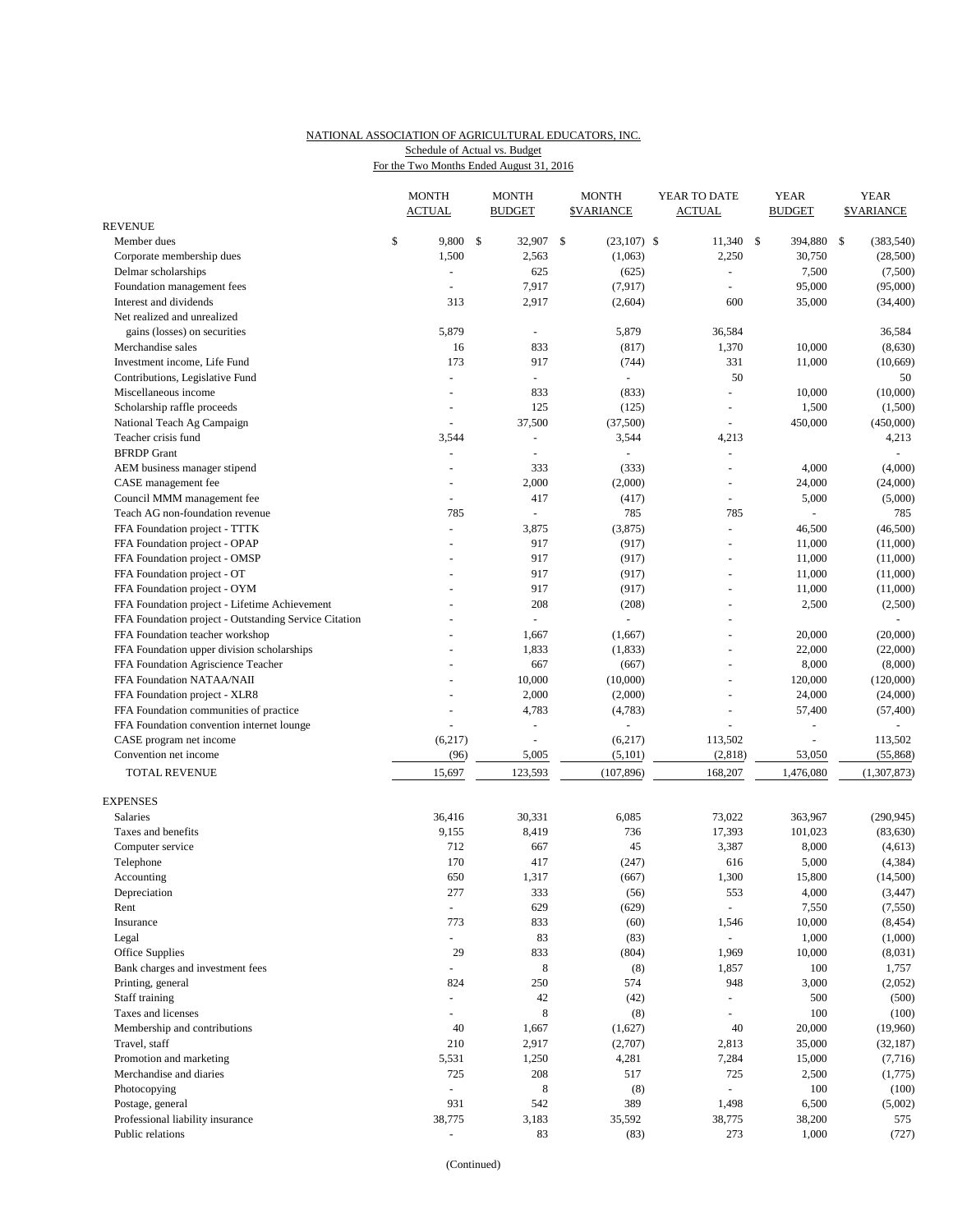#### NATIONAL ASSOCIATION OF AGRICULTURAL EDUCATORS, INC. Schedule of Actual vs. Budget

For the Two Months Ended August 31, 2016

|                                                       | <b>MONTH</b><br><b>ACTUAL</b> | <b>MONTH</b><br><b>BUDGET</b> | <b>MONTH</b><br><b>\$VARIANCE</b> | YEAR TO DATE<br><b>ACTUAL</b> | <b>YEAR</b><br><b>BUDGET</b> | <b>YEAR</b><br><b>\$VARIANCE</b> |
|-------------------------------------------------------|-------------------------------|-------------------------------|-----------------------------------|-------------------------------|------------------------------|----------------------------------|
| Scholarships                                          |                               | 2,583                         | (2,583)                           |                               | 31,000                       | (31,000)                         |
| Travel, regional secretaries                          |                               | 1,500                         | (1,500)                           |                               | 18,000                       | (18,000)                         |
| Travel, board of directors                            | 2,279                         | 3,333                         | (1,054)                           | 9,131                         | 40,000                       | (30, 869)                        |
| Nat'l Teach Ag Campaign                               | 38,732                        | 34,167                        | 4,565                             | 51,572                        | 410,000                      | (358, 428)                       |
| FFA Foundation project - TTTK                         | 1,422                         | 3,875                         | (2, 453)                          | 1,422                         | 46,500                       | (45,078)                         |
| FFA Foundation project - OPAP                         |                               | 917                           | (917)                             | $\sim$                        | 11,000                       | (11,000)                         |
| FFA Foundation project - OMSP                         | 384                           | 917                           | (533)                             | 384                           | 11,000                       | (10,616)                         |
| FFA Foundation project - OT                           | 384                           | 917                           | (533)                             | 384                           | 11,000                       | (10,616)                         |
| FFA Foundation project - OYM                          |                               | 917                           | (917)                             |                               | 11,000                       | (11,000)                         |
| FFA Foundation project - Lifetime achievement         |                               | 208                           | (208)                             | $\sim$                        | 2,500                        | (2,500)                          |
| FFA Foundation project - Outstanding service citation | 335                           |                               | 335                               | 335                           |                              | 335                              |
| FFA Foundation teacher workshop                       |                               |                               | ÷,                                |                               |                              |                                  |
| FFA Foundation Regional Grants                        |                               |                               | $\overline{a}$                    |                               |                              |                                  |
| FFA Foundation Agrisciense Teachers                   |                               |                               | $\sim$                            |                               |                              |                                  |
| FFA Foundation XLR8                                   |                               | 2,000                         | (2,000)                           | 852                           | 24,000                       | (23, 148)                        |
| FFA Foundation convention internet lounge             |                               |                               | L.                                |                               |                              |                                  |
| DuPont Agriscience                                    |                               | 667                           | (667)                             | 23,224                        | 8,000                        | 15,224                           |
| Regional grants                                       |                               | $\overline{a}$                | ÷,                                |                               |                              |                                  |
| NPS expense                                           |                               | 417                           | (417)                             |                               | 5,000                        | (5,000)                          |
| Webinar expense                                       |                               | 100                           | (100)                             |                               | 1,200                        | (1,200)                          |
| Teacher crisis fund                                   | 3,000                         |                               | 3,000                             | 3,500                         |                              | 3,500                            |
| Communities of practice expense                       | 15,000                        | 3,167                         | 11,833                            | 15,000                        | 38,000                       | (23,000)                         |
| Substitute teacher hire behinds                       | $\overline{a}$                | 42                            | (42)                              | $\sim$                        | 500                          | (500)                            |
| Website                                               | 1,281                         | 1,083                         | 198                               | 2,331                         | 13,000                       | (10,669)                         |
| NATAA stipends                                        | 8,750                         | 10,000                        | (1,250)                           | 8,750                         | 120,000                      | (111, 250)                       |
| <b>BFRDP</b> expense                                  |                               |                               |                                   |                               |                              |                                  |
| <b>BFPD</b> contract labor                            |                               |                               |                                   |                               |                              |                                  |
| Credit card expense                                   | 481                           | 208                           | 273                               | 749                           | 2,500                        | (1,751)                          |
| Miscellaneous                                         | $\overline{a}$                | $\sim$                        | $\overline{\phantom{a}}$          | $\sim$                        | $\blacksquare$               |                                  |
| <b>TOTAL EXPENSES</b>                                 | 167,266                       | 121,046                       | 46,220                            | 271,633                       | 1,452,540                    | (1,180,907)                      |
| NET INCOME (LOSS)                                     | \$<br>$(151, 569)$ \$         | 2,547                         | \$<br>(154, 116)                  | \$<br>$(103, 426)$ \$         | 23,540                       | (126,966)<br>S                   |

## SEE ACCOMPANYING ACCOUNTANT'S REPORT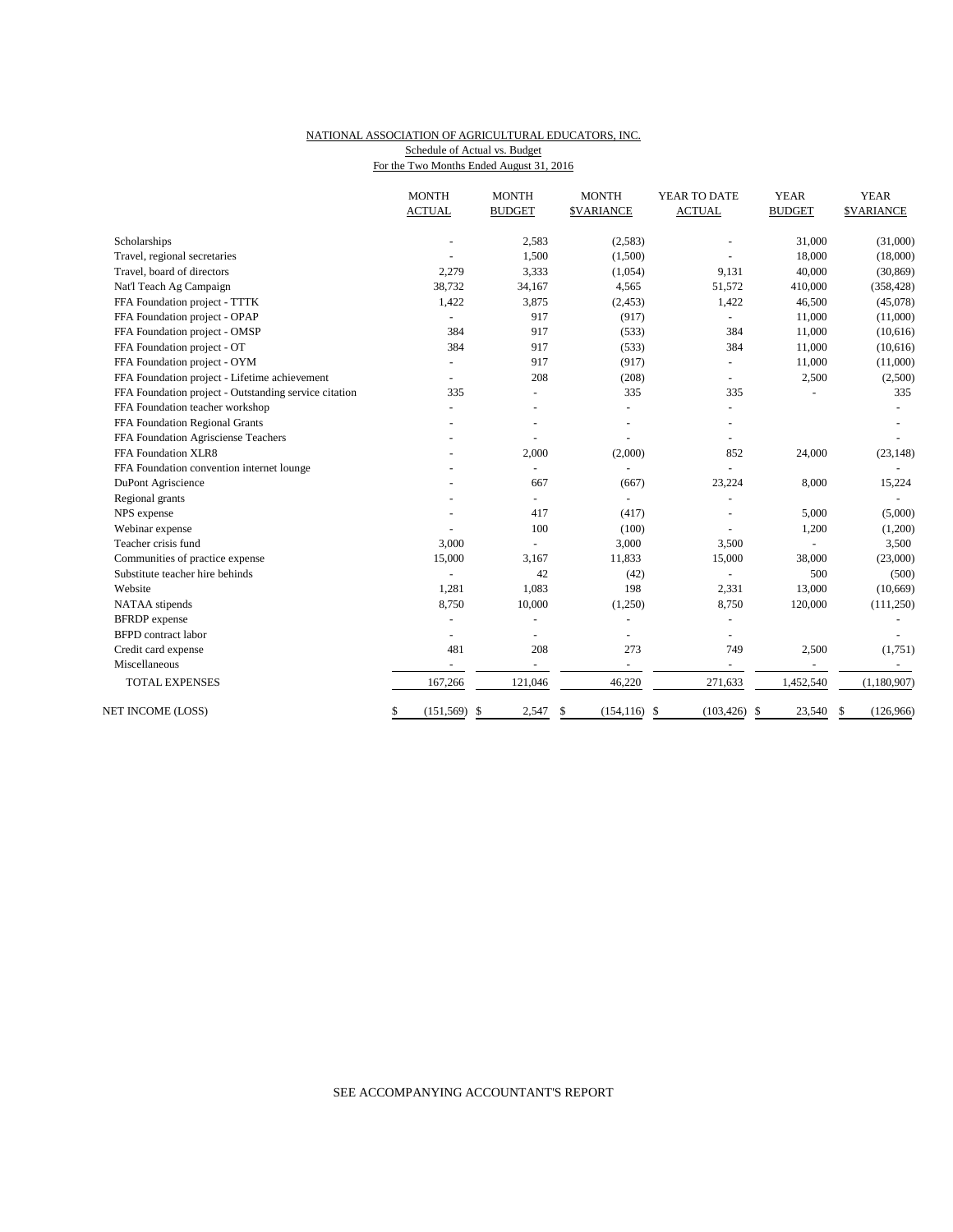#### NATIONAL ASSOCIATION OF AGRICULTURAL EDUCATORS, INC. Schedule of Convention Revenue and Expenses For the Two Months Ended August 31, 2016

| <b>REVENUE</b>                            | <b>MONTH</b><br><b>ACTUAL</b> |      | <b>MONTH</b><br><b>BUDGET</b> |    | <b>MONTH</b><br><b>SVARIANCE</b> |  | YEAR TO DATE<br><b>ACTUAL</b> |    | <b>YEAR</b><br><b>BUDGET</b> | <b>YEAR</b><br><b>SVARIANCE</b> |            |
|-------------------------------------------|-------------------------------|------|-------------------------------|----|----------------------------------|--|-------------------------------|----|------------------------------|---------------------------------|------------|
|                                           |                               |      |                               |    |                                  |  |                               |    |                              |                                 |            |
| Convention, registration                  | \$                            |      | \$.<br>9,583                  | S  | $(9,583)$ \$                     |  |                               | \$ | 115,000                      | S                               | (115,000)  |
| Convention, trade show                    | 900                           |      |                               |    | 900                              |  | 900                           |    |                              |                                 | 900        |
| Convention, sponsorships - FFA Foundation |                               |      | 4,583                         |    | (4,583)                          |  |                               |    | 55,000                       |                                 | (55,000)   |
| Convention, host state social             |                               |      |                               |    |                                  |  |                               |    |                              |                                 |            |
| Convention, sponsorships                  |                               |      | 1,333                         |    | (1, 333)                         |  | $\overline{a}$                |    | 16,000                       |                                 | (16,000)   |
| <b>TOTAL REVENUE</b>                      | 900                           |      | 15,499                        |    | (14, 599)                        |  | 900                           |    | 186,000                      |                                 | (185, 100) |
| <b>EXPENSES</b>                           |                               |      |                               |    |                                  |  |                               |    |                              |                                 |            |
| Convention, plaques and trophies          |                               |      | 242                           |    | (242)                            |  |                               |    | 2,900                        |                                 | (2,900)    |
| Convention, printing                      |                               |      |                               |    |                                  |  |                               |    |                              |                                 |            |
| Convention, awards                        | 670                           |      |                               |    | 670                              |  | 670                           |    | 7,000                        |                                 | (6, 330)   |
| Convention, meal functions                |                               |      | 833                           |    | (833)                            |  |                               |    | 10,000                       |                                 | (10,000)   |
| Convention, promotion and marketing       |                               |      | 208                           |    | (208)                            |  | 499                           |    | 2,500                        |                                 | (2,001)    |
| Convention, postage and shipping          |                               |      | 333                           |    | (333)                            |  |                               |    | 4,000                        |                                 | (4,000)    |
| Convention, equipment rental              |                               |      | 1,583                         |    | (1,583)                          |  |                               |    | 19,000                       |                                 | (19,000)   |
| Convention, host state social             |                               |      |                               |    |                                  |  |                               |    |                              |                                 |            |
| Convention, committee expense             |                               |      | 379                           |    | (379)                            |  |                               |    | 4.550                        |                                 | (4,550)    |
| Convention, sponsorships - FFA Foundation |                               |      | 4,583                         |    | (4,583)                          |  |                               |    | 55,000                       |                                 | (55,000)   |
| Convention, travel/board of directors     | 326                           |      | 1,333                         |    | (1,007)                          |  | 986                           |    | 16,000                       |                                 | (15,014)   |
| Convention, staff travel                  |                               |      | 1,000                         |    | (1,000)                          |  | 1,563                         |    | 12,000                       |                                 | (10, 437)  |
| <b>TOTAL EXPENSES</b>                     | 996                           |      | 10,494                        |    | (9, 498)                         |  | 3,718                         |    | 132,950                      |                                 | (129, 232) |
| <b>NET INCOME (LOSS)</b>                  |                               | (96) | \$<br>5,005                   | S. | $(5,101)$ \$                     |  | $(2,818)$ \$                  |    | 53,050                       | \$                              | (55, 868)  |

SEE ACCOMPANYING ACCOUNTANT'S REPORT